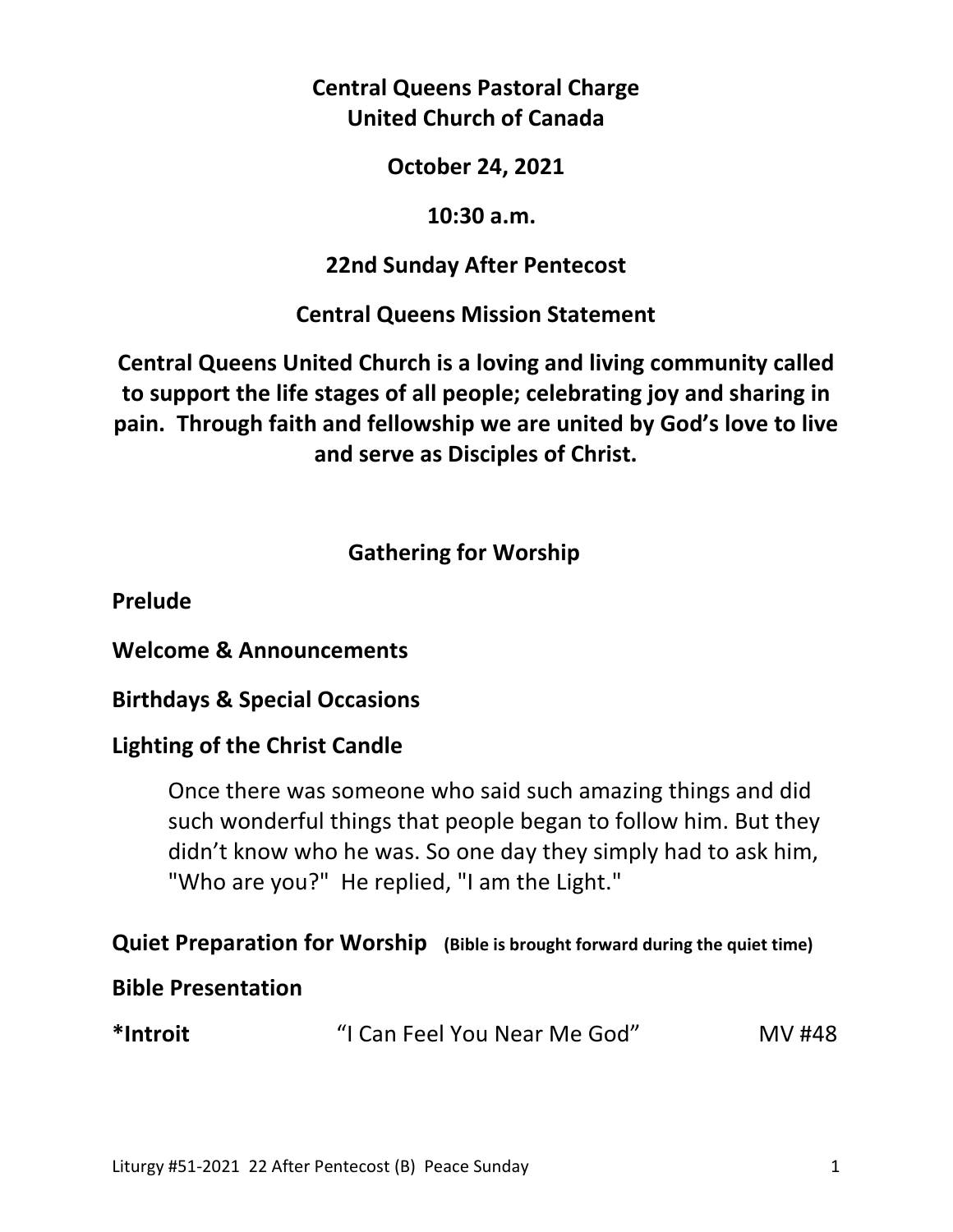## **\*Call to Worship**

 The rich and the poor, the old and the young  **take heart! God is calling you.**  The timid and the shy, the bold and the daring t**ake heart! God is calling you.**  From roadsides and alleyways, pathways and freeways,  **take heart! God is calling you,**  to open up eyes and redirect lives.  **Take heart! God is calling.**  It is in that calling we gather in worship and praise.

**\*Hymn** "Let All Things Now Living" VU #242

**Prayer of Approach** 

 **Source of goodness, we long to see your face and here you call us by name. We desire your love and are eager to follow the way of Jesus. This morning, meet us in our deepest needs and call us forth to journey with you and one another.** 

 **Sung Response:** Taizé"Bless the Lord" x3

 **Bless the Lord, my soul, and bless God's holy name. Bless the Lord, my soul, who leads me into life.** 

With Jesus, we share in the ancient prayer…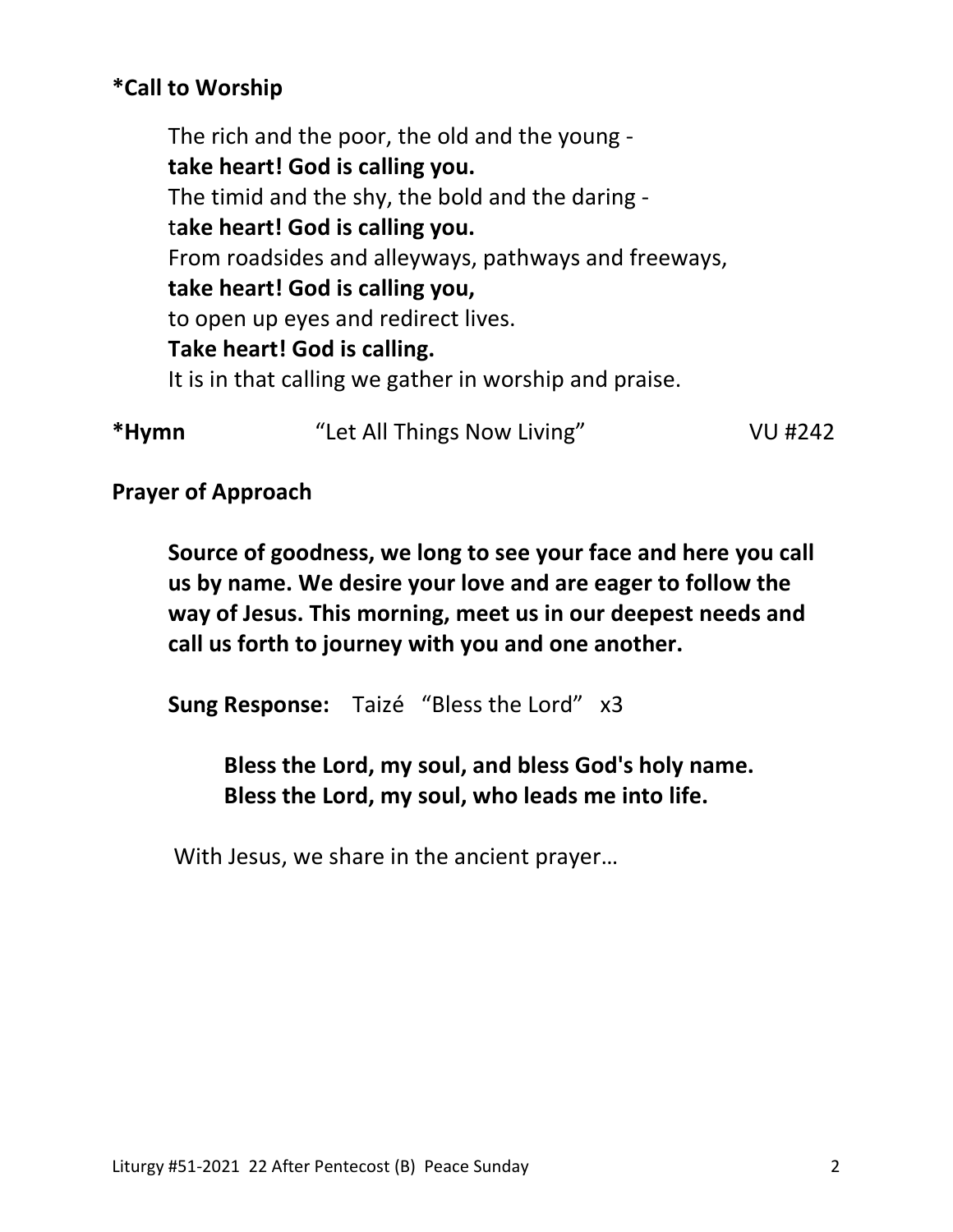**Lord's Prayer** 

**Our Father, who art in heaven, hallowed be thy name. Thy Kingdom come, thy will be done on earth, as it is in heaven. Give us this day our daily bread; and forgive us our trespasses, as we forgive those who trespass against us; and lead us not into temptation, but deliver us from evil. For thine is the kingdom, the power, and the glory, for ever and ever. Amen.** 

| <b>Responsive</b>         | Psalm 34:1-8, (19-22)      | <b>VU #761</b>   |
|---------------------------|----------------------------|------------------|
| *Hymn                     | "Teach Me, God, to Wonder" | VU #299 vv. 1, 2 |
| <b>All God's Children</b> |                            |                  |

| *Hymn | "Teach Me, God, to Wonder | VU #299 vv. 3,4 |
|-------|---------------------------|-----------------|
|-------|---------------------------|-----------------|

#### **Presentation of Our Gifts**

#### **Offertory Invitation**

 Let us magnify God and God's intentions for our world in the offering we make together now.

**Offertory** "Praise God from Whom All Blessings Flow" VU #541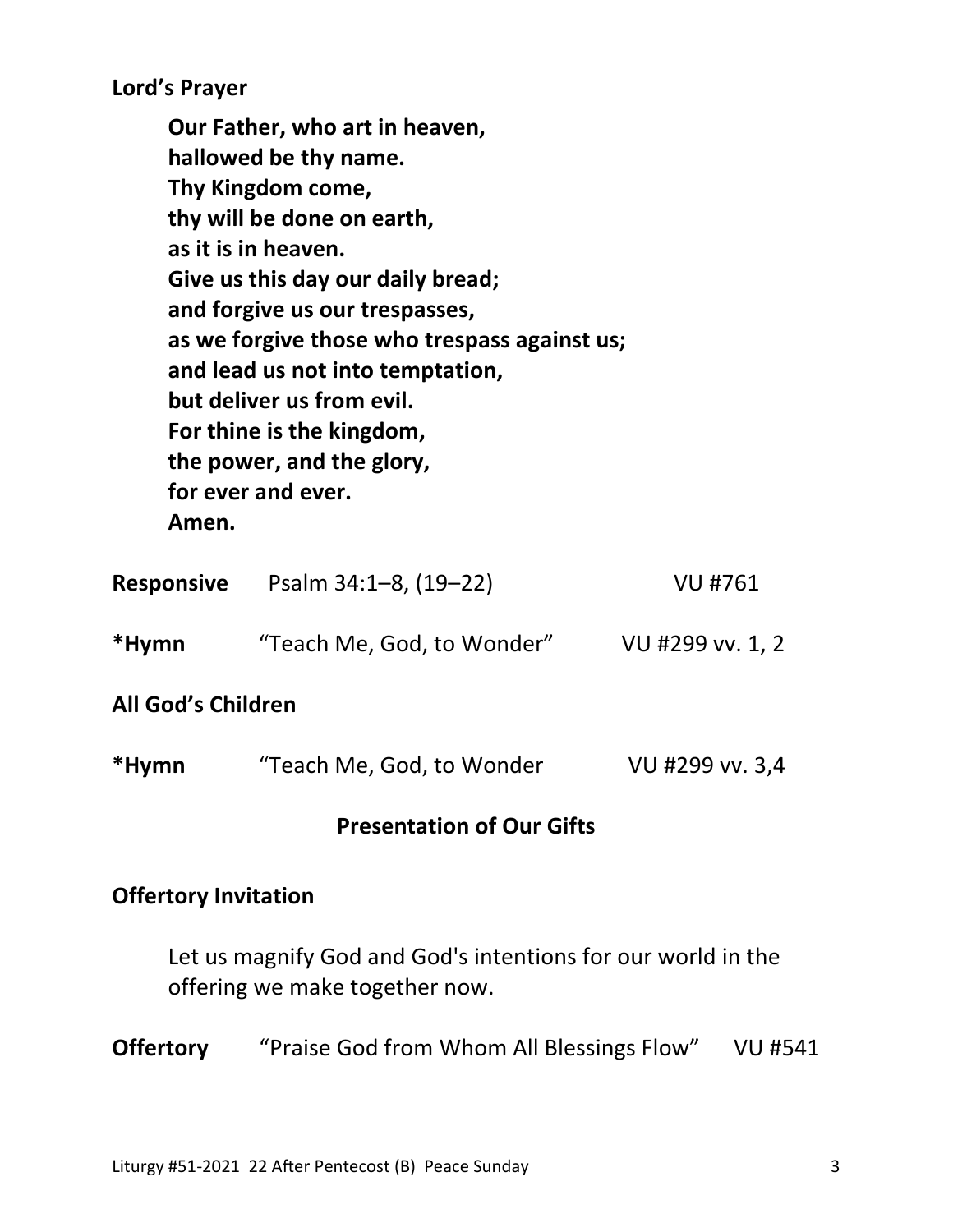**\*Presentation of Offering** 

**\*Offertory Prayer** 

 **Through the sharing of our lives and the blessings of these gifts may all creation taste and see the goodness of life. Amen.** 

### **Listening for the Word**

**Sacred Word** 

**Job 42:1-6, 10-17** 

Then Job answered the LORD:

"I know that you can do all things, and that no purpose of yours can be thwarted. 'Who is this that hides counsel without knowledge?' Therefore I have uttered what I did not understand, things too wonderful for me, which I did not know. 'Hear, and I will speak; I will question you, and you declare to me.' I had heard of you by the hearing of the ear, but now my eye sees you; therefore I despise myself, and repent in dust and ashes."

And the LORD restored the fortunes of Job when he had prayed for his friends; and the LORD gave Job twice as much as he had before. Then there came to him all his brothers and sisters and all who had known him before, and they ate bread with him in his house; they showed him sympathy and comforted him for all the evil that the LORD had brought upon him; and each of them gave him a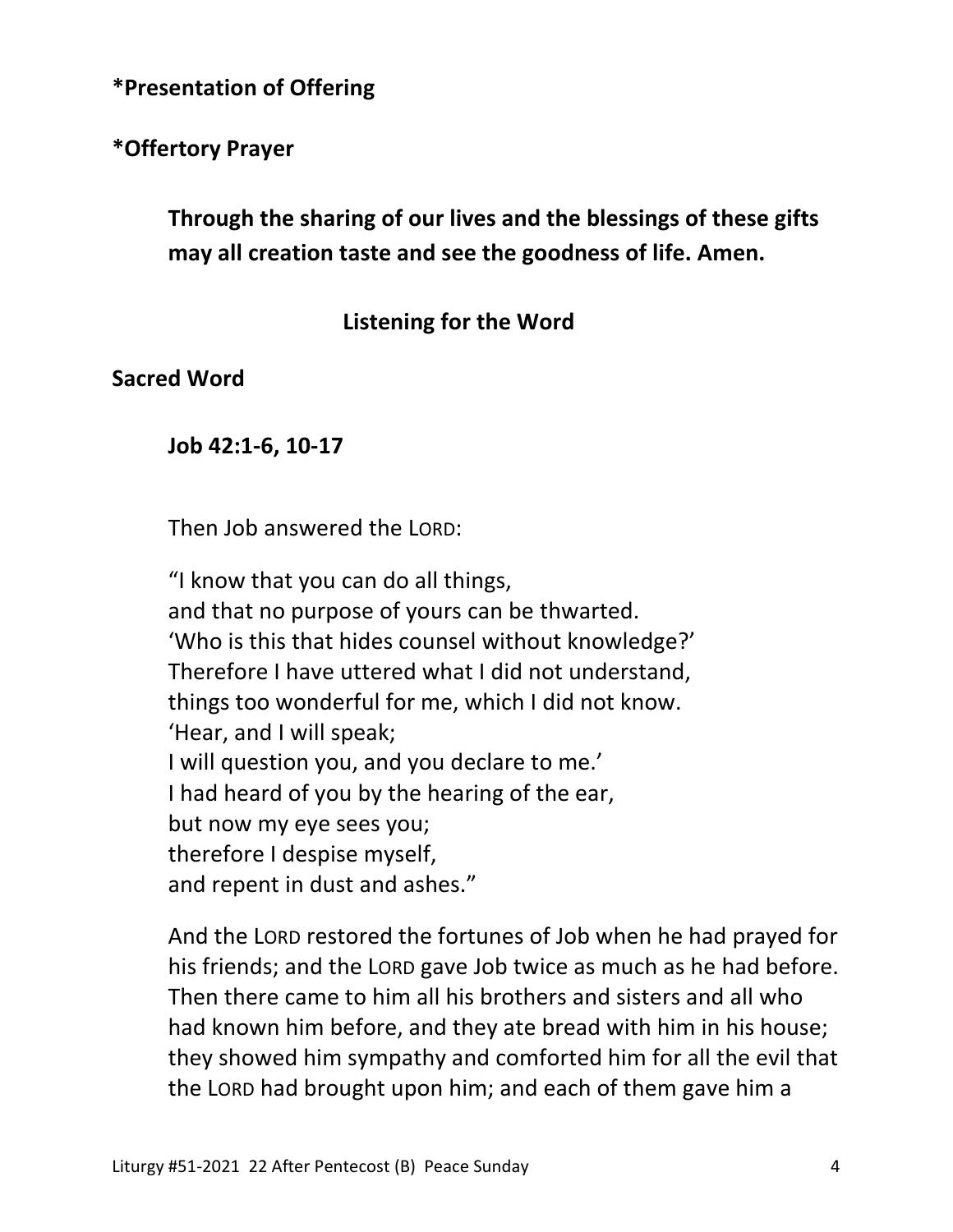piece of money and a gold ring. The LORD blessed the latter days of Job more than his beginning; and he had fourteen thousand sheep, six thousand camels, a thousand yoke of oxen, and a thousand donkeys. He also had seven sons and three daughters. He named the first Jemimah, the second Keziah, and the third Keren-happuch. In all the land there were no women so beautiful as Job's daughters; and their father gave them an inheritance along with their brothers. After this Job lived one hundred and forty years, and saw his children, and his children's children, four generations. And Job died, old and full of days.

### **Mark 10:46-52**

They came to Jericho. As he and his disciples and a large crowd were leaving Jericho, Bartimaeus son of Timaeus, a blind beggar, was sitting by the roadside. When he heard that it was Jesus of Nazareth, he began to shout out and say, "Jesus, Son of David, have mercy on me!" Many sternly ordered him to be quiet, but he cried out even more loudly, "Son of David, have mercy on me!" Jesus stood still and said, "Call him here." And they called the blind man, saying to him, "Take heart; get up, he is calling you." So throwing off his cloak, he sprang up and came to Jesus. Then Jesus said to him, "What do you want me to do for you?" The blind man said to him, "My teacher, let me see again." Jesus said to him, "Go; your faith has made you well." Immediately he regained his sight and followed him on the way.

## **Anthem**

#### **Sermon**

### **Reflective Music**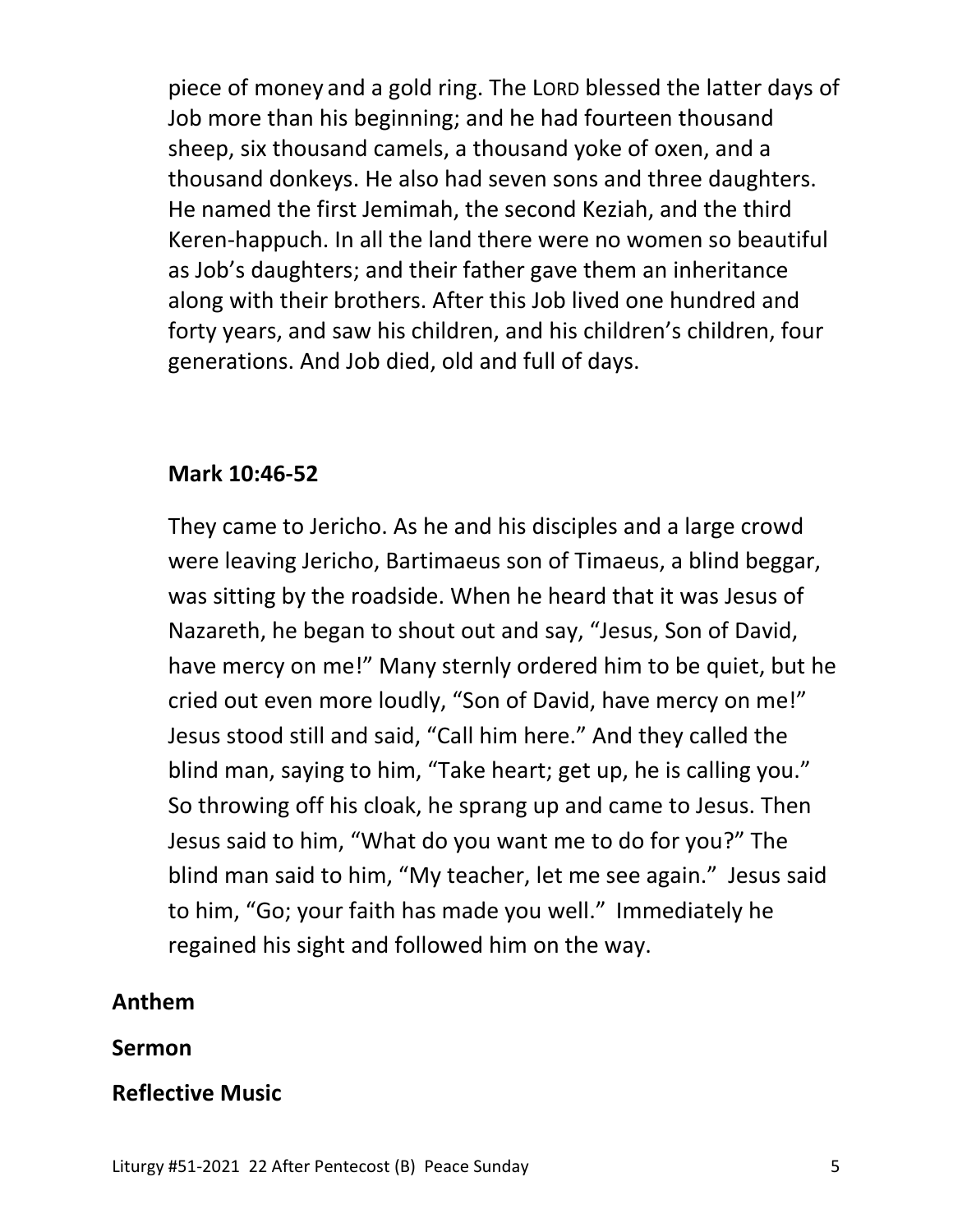## **Prayers for Peace from three religions that trace their roots to the same God.**

**A Jewish Prayer for peace**: In the religion of Jesus we pray:

May we merit to bring about the day when war and bloodshed cease, and a great peace embraces the whole universe. "No nation will lift up a sword to another, and the art of war will no longer be studied."

May we live to see the leaders of all the nations inspired to do good with their peoples and with all other peoples of the world, bringing about the fulfillment of the Scriptural blessing, "I will bring peace to the Earth, and you will lie down with no one to terrify you, and I will bring calm to all vicious creatures on Earth, and the sword will no longer pass in your Land." Let knowledge fill the Earth as water fills the ocean, and let all people of all ethnicities, races, beliefs, genders and orientations enjoy true equality, security, safety and livelihood, in a true spirit of co-existence and cooperation. And let us say, *Amen*.

### **A Muslim Prayer for Peace**

In the name of Allah, the beneficent, the merciful.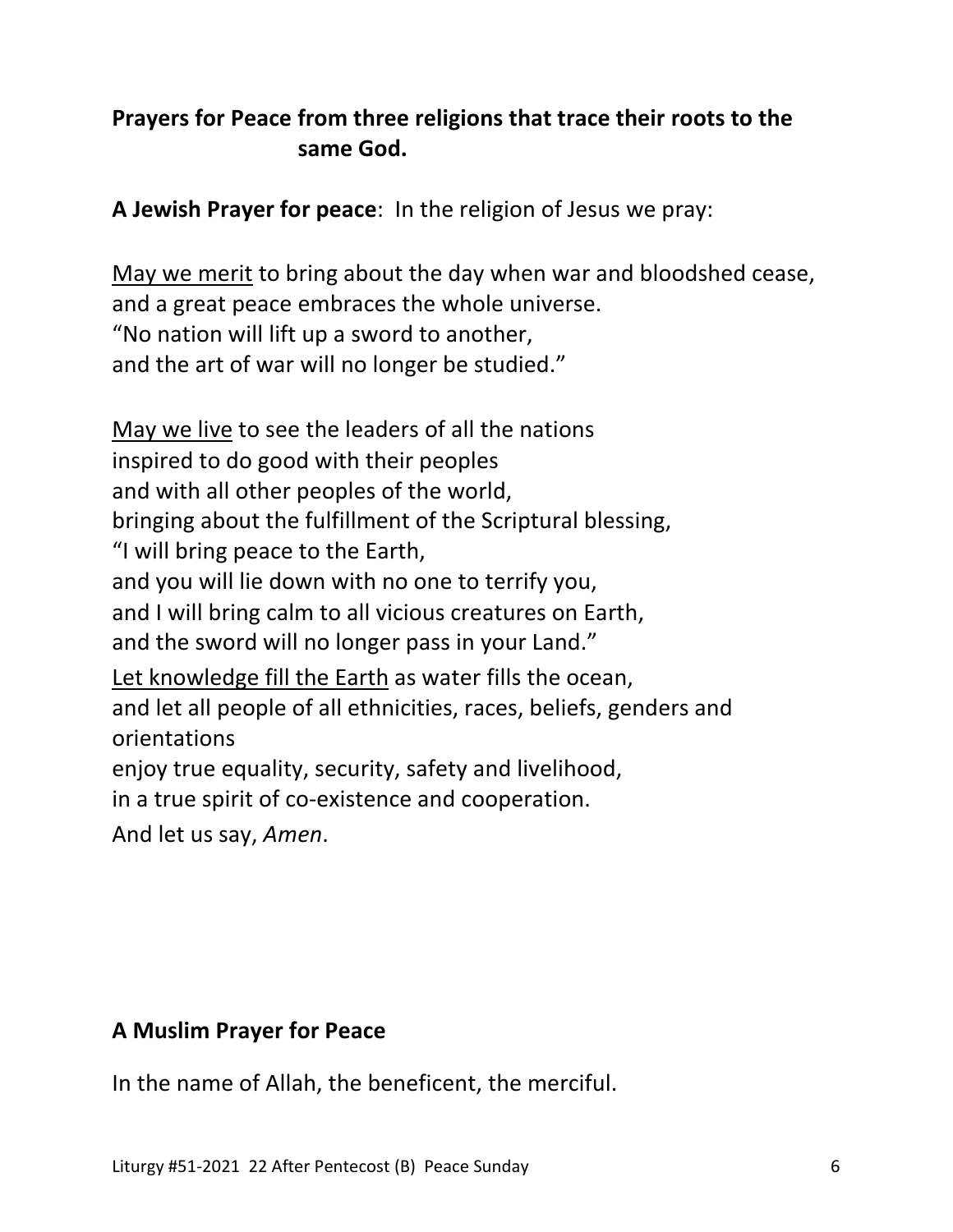Praise be to the Lord of the Universe who has created us and made us into tribes and nations, that we may know each other, not that we may despise each other. If the enemy incline towards peace, do thou also incline towards peace, and trust in God, for the Lord is the one that heareth and knoweth all things. And the servants of God, Most Gracious are those who walk on the Earth in humility, and when we address them, we say "PEACE."

—Based on the Koran, 49:13, 8:61

## **Christian Prayer for Peace**

Lord we pray for the ability to be gentle; the power to be forgiving; the patience to be understanding; and the perseverance to accept the consequences of holding on to what we believe to be right.

Creator, may we place our trust in the power of goodness to overcome evil and the power of love to overcome hatred.

Source of Love, we pray for clear vision so as to see and the faith to believe in a world free from violence,

a new world in which fear shall no longer lead folk to commit injustice, nor a world where selfishness makes them bring suffering upon others.

Help us to offer our whole life and thought and energy to the task of making peace,

praying always for the inspiration and the power

to fulfill the destiny for which we and all folk were created. Amen.

# **Responding to the Word**

| *Hymn | "Spirit God, Be Our Breath" | MV #150 |
|-------|-----------------------------|---------|
|-------|-----------------------------|---------|